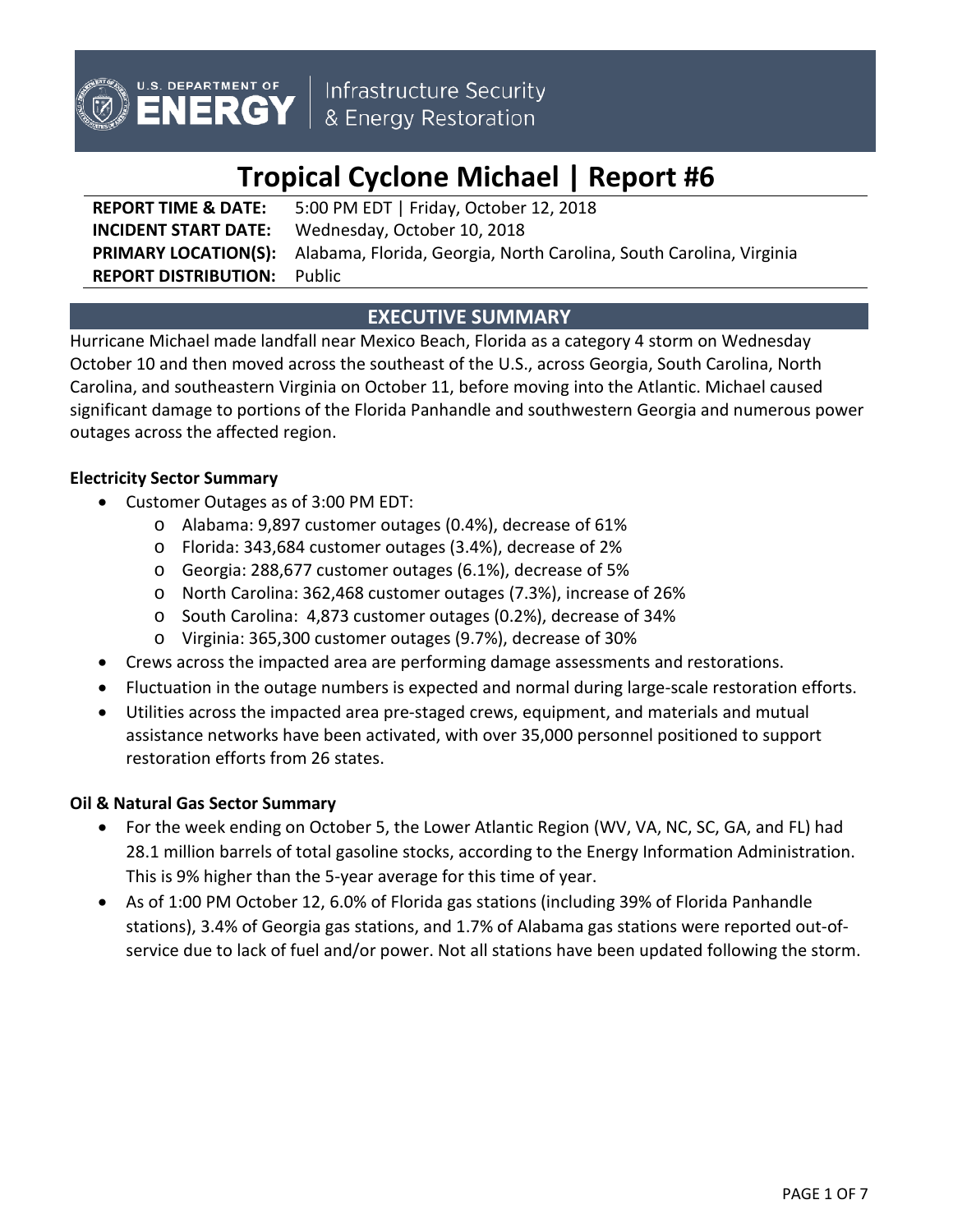## **ELECTRICITY SECTOR**

#### **POWER OUTAGES**



#### **Outage Map (as of 4:00 PM EDT)**

| ELECTRICITY OUTAGES AS OF 3:00 PM EDT 10/12/2018 ** |                                            |                                                             |                                         |  |  |
|-----------------------------------------------------|--------------------------------------------|-------------------------------------------------------------|-----------------------------------------|--|--|
| <b>Impacted State</b>                               | <b>Current</b><br><b>Customers Outages</b> | <b>Percent of Total Customers</b><br>in State without Power | 24-Hour Peak<br><b>Customer Outages</b> |  |  |
| Alabama                                             | 9,897                                      | 0.39%                                                       | 38,344                                  |  |  |
| Florida**                                           | 343,684                                    | 3.39%                                                       | 398,741                                 |  |  |
| Georgia**                                           | 288,677                                    | 6.10%                                                       | 470,410                                 |  |  |
| North Carolina                                      | 362,468                                    | 7.32%                                                       | 587,818                                 |  |  |
| South Carolina                                      | 4,873                                      | 0.19%                                                       | 117,221                                 |  |  |
| Virginia                                            | 365,300                                    | 9.72%                                                       | 572,666                                 |  |  |
| <b>Total</b>                                        | 1,374,899                                  | -                                                           | $\ast$                                  |  |  |

*\*There is no sum of the Peak Customer Outage column because peaks for individual utilities occur at different times; a total would not reflect peak outages.*

*\*\*Outage number for Florida & Georgia are from the State Emergency Operations Centers as of 12:00pm* 

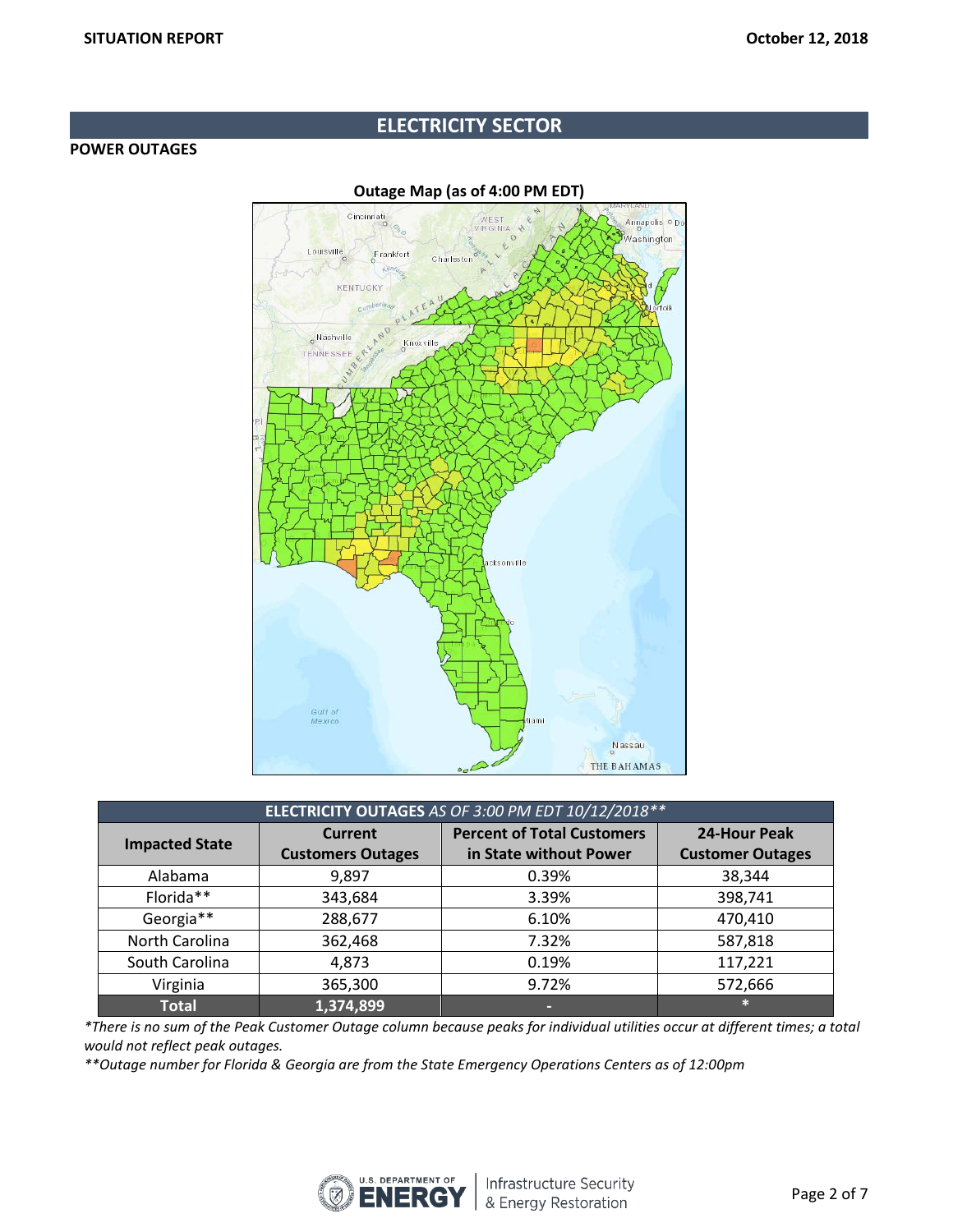## **ELECTRICITY IMPACTS & RESTORATION EFFORTS**

- Crews in the impacted area have begun to perform damage assessments and restorations. Some restorations in the hardest hit areas may be limited due to access constrains.
- The electric industry has mobilized over 35,000 personnel, including utility crews, contractors, and mutual assistance workers from 26 states to support the restoration efforts.
- No generation impacts have been reported.
- Mutual aid networks have been activated and crews from utilities across the country are supporting the restoration efforts.
- Fluctuation in the outage numbers is expected and normal during large-scale restoration efforts.

#### *Alabama*

| <b>9,897 Customer Outages</b> | $\downarrow$ 61% since Oct 12, 7:00 AM EDT | 38,344 24-hr Peak Outages |
|-------------------------------|--------------------------------------------|---------------------------|
|-------------------------------|--------------------------------------------|---------------------------|

- **Significantly Impacted Utilities**
	- o Alabama Power: 9,627 Customer Outages

#### *Florida*

| 343,684 Customer Outages | $\downarrow$ 2% since Oct 12, 7:00 AM EDT | 398,741 24-hr Peak Outages |
|--------------------------|-------------------------------------------|----------------------------|
|--------------------------|-------------------------------------------|----------------------------|

## • **Significantly Impacted Utilities**

- o Gulf Power (Southern Company): 106,351 Customer Outages
- o Tallahassee Electric: 74,173 Customer Outages
- o Talquin Electric Coop: 46,130 Customer Outages
- o Duke Energy Florida: 25,341 Customer Outages

#### *Georgia*

| 288,677 Customer Outages |                                         | $\downarrow$ 5% since Oct 12, 7:00 AM EDT | 470,410 24-hr Peak Outages |
|--------------------------|-----------------------------------------|-------------------------------------------|----------------------------|
|                          | <b>Significantly Impacted Utilities</b> |                                           |                            |
| $\circ$                  |                                         | Georgia Power: 68,028 Customer Outages    |                            |
|                          |                                         | Mitchell EMC: 24,021 Customer Outages     |                            |

- o Grady EMC: 15,611 Customer Outages
- o Sumter EMC: 9,405 Customer Outages

#### *North Carolina*

| 362,468 Customer Outages |                                         | $\downarrow$ 26% since Oct 12, 7:00 AM EDT | 587,818 24-hr Peak Outages |
|--------------------------|-----------------------------------------|--------------------------------------------|----------------------------|
|                          | <b>Significantly Impacted Utilities</b> |                                            |                            |
| $\circ$                  |                                         | Duke Energy: 313,401 Customer Outages      |                            |
| $\circ$                  | Piedmont EMC: 16,897 Customer Outages   |                                            |                            |
| $\circ$                  | Energy United: 16,473 Customer Outages  |                                            |                            |
| South Carolina           |                                         |                                            |                            |

## **4,873** Customer Outages **↓ 34**% since Oct 12, 7:00 AM EDT **117,221** 24-hr Peak Outages

- **Significantly Impacted Utilities**
	- o Duke Energy: 1,696 Customer Outages

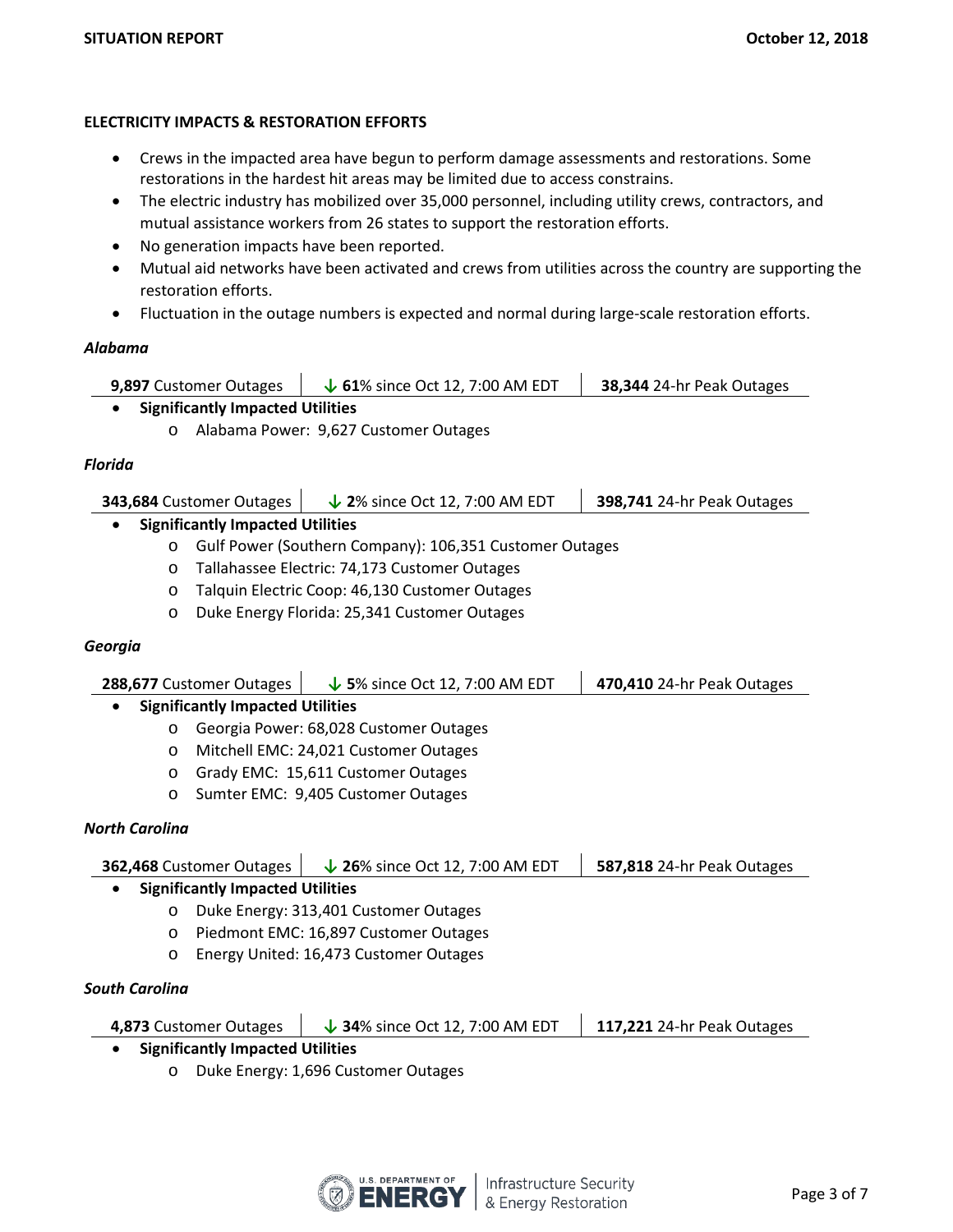#### *Virginia*

| 365,300 Customer Outages | $\downarrow$ 30% since Oct 11, 3:00 PM EDT | <b>572,666</b> 24-hr Peak Outages |
|--------------------------|--------------------------------------------|-----------------------------------|
|                          |                                            |                                   |

## • **Significantly Impacted Utilities**

- o Dominion Power: 276,290 Customer Outages
- o VA Electric Cooperatives: 43,438 Customer Outages
- o Appalachian Power: 15,280 Customer Outages

#### **BACKGROUND AND PREPARATIONS**

• The affected area is served by several utilities, including investor owned utilities, municipal utilities, and cooperative utilities. The three associations that represent these unities and manage the mutual assistance networks, Edition Electric Institute (EEI), American Public Power Association (APPA), and the National Rural Electric Cooperative Association (NRECA), have been in regular contact with DOE, the potentially affected entities, and their mutual assistance networks.

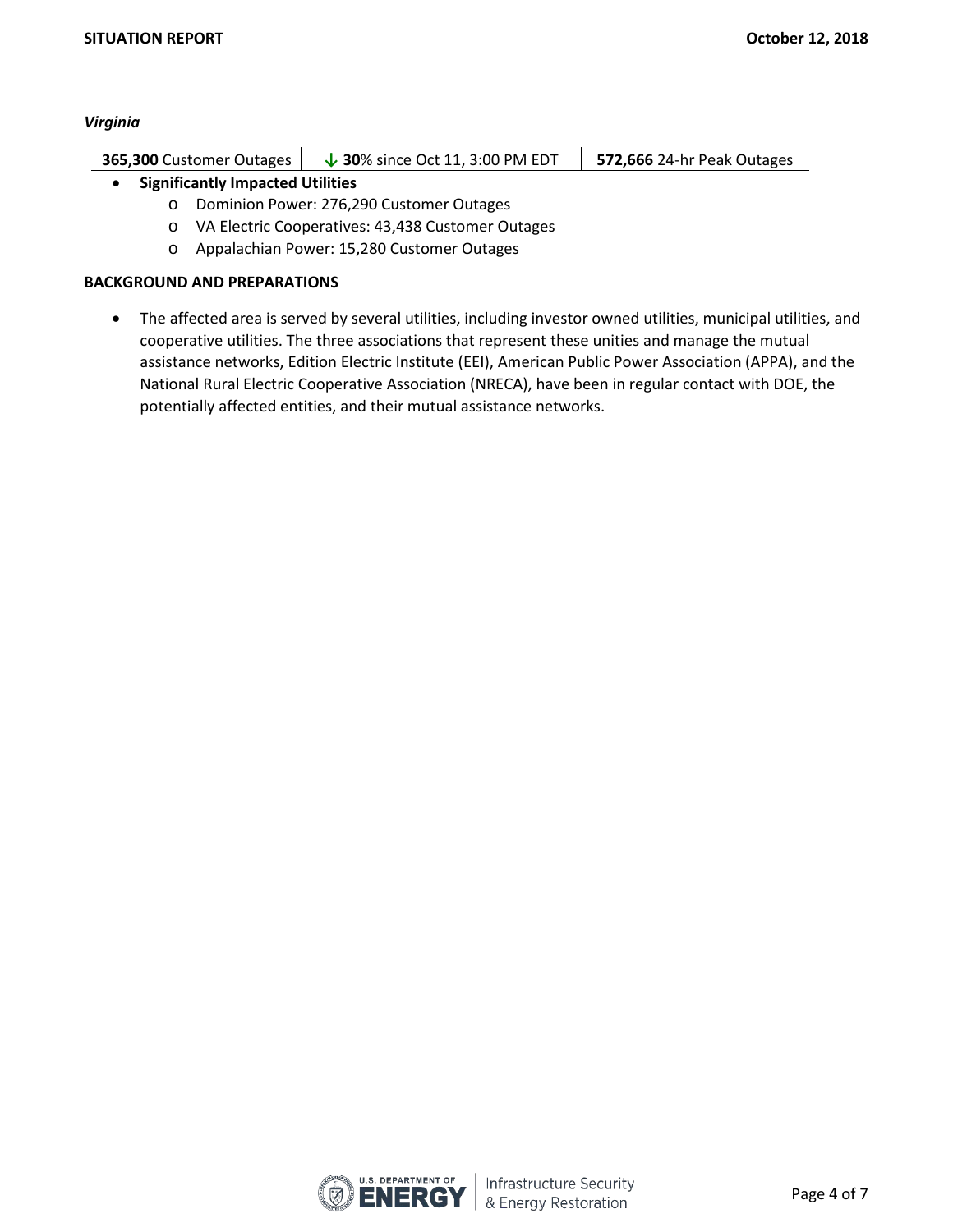## **OIL & NATURAL GAS SECTOR**

**OIL AND NATURAL GAS SECTOR OVERVIEW**

The map below highlights the petroleum fuels supply chain in the area threatened by Hurricane Michael.



#### **OFFSHORE PRODUCTION AND OIL & GAS PLATFORMS**

• As of 12:30 PM EDT, October 12, 550,313 b/d (32.4%) of the oil production and 334 MMcf/d (13.05%) of the natural gas production in the federally administered areas of the U.S. Gulf of Mexico are shut-in, according to estimates by the Bureau of Safety and Environmental Enforcement (BSEE).

| U.S. Gulf of Mexico Oil & Gas Production Status<br>as of 12:30 PM EDT 10/12/2018 |                           |                             |  |  |  |
|----------------------------------------------------------------------------------|---------------------------|-----------------------------|--|--|--|
| <b>Production</b>                                                                | <b>Pre-Event</b>          | Shut-In<br>(10/12)          |  |  |  |
| Crude Oil (b/d)                                                                  | 1,700,000                 | 550,313                     |  |  |  |
| Natural Gas (MMcf/d)                                                             | 2,560                     | 334                         |  |  |  |
| <b>Infrastructure</b>                                                            | <b>Pre-Event</b><br>Count | <b>Evacuated</b><br>(10/12) |  |  |  |
| <b>Manned Platforms</b>                                                          | 687                       |                             |  |  |  |
| Rigs                                                                             | 37                        |                             |  |  |  |

Source: BSEE

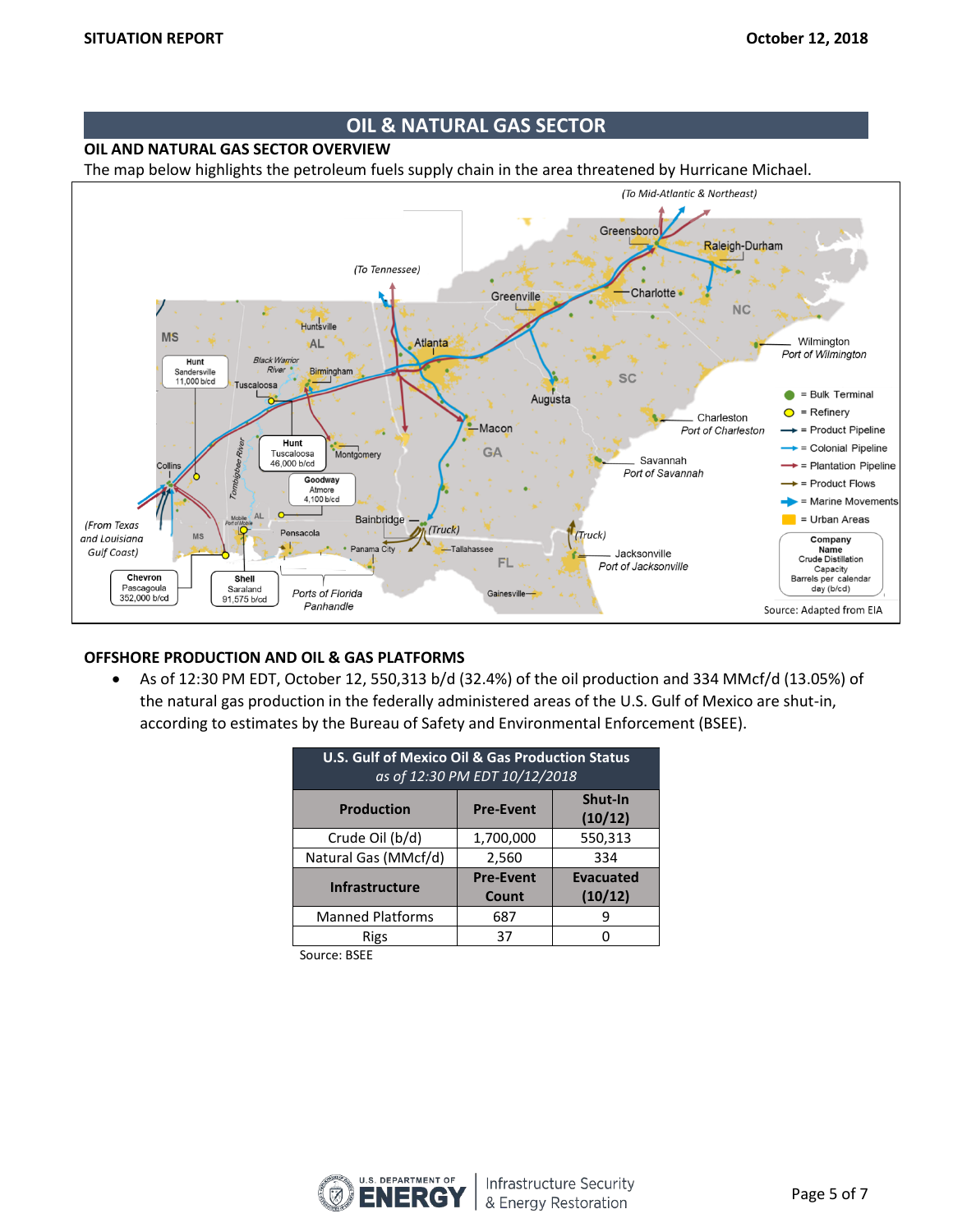#### **PORTS**

- The Louisiana Offshore Oil Port (LOOP), the largest privately-owned crude terminal in the United States, said it resumed normal operations at its Marine Terminal on Oct. 11 after operations were suspended ahead of Hurricane Michael.
- The U.S. Coast Guard has set the following conditions for Gulf Coast and Southeast ports as a result of Hurricane Michael.

| Status of Southeast Ports as of 2:30 PM EDT 10/12/2018 |                              |                           |                      |                    |                              |                  |                          |
|--------------------------------------------------------|------------------------------|---------------------------|----------------------|--------------------|------------------------------|------------------|--------------------------|
|                                                        | <b>Port</b><br><b>Status</b> |                           | Date<br><b>Stamp</b> | 2016 Volumes (b/d) |                              |                  |                          |
| <b>Port Sector</b>                                     |                              |                           |                      | Products*          |                              | <b>Crude Oil</b> |                          |
|                                                        |                              |                           | <b>In</b>            | Out                | In                           | Out              |                          |
|                                                        | Mobile, AL                   | Open.                     | 10/10                | 4,000              | 136,000                      | 210,000          | 12,000                   |
| <b>Mobile</b>                                          | Pascagoula, MS               | Open.                     | 10/10                | 13,000             | 114,000                      | 156,000          | 2,000                    |
|                                                        | Panama City, FL              | Closed. Port Status Zulu. | 10/09                | 7,697              |                              |                  | $\overline{\phantom{0}}$ |
|                                                        | Pensacola, FL                | Open.                     | 10/11                | 10,273             | $\overline{\phantom{a}}$     |                  | $\overline{\phantom{0}}$ |
| Jacksonville                                           | Jacksonville, FL             | Open.                     | 10/11                | 86,000             | 1,000                        |                  |                          |
| Savannah                                               | Savannah, GA                 | Open.                     | 10/11                | 15,000             | 1,000                        |                  |                          |
| Charleston                                             | Charleston, SC               | Open.                     | 10/11                | 22,000             |                              |                  |                          |
| <b>North Carolina</b>                                  | Wilmington, NC               | Open.                     | 10/12                | 6,000              | $\qquad \qquad \blacksquare$ |                  |                          |
| Hampton                                                | Norfolk, VA                  | Open.                     | 10/12                | 7,000              | 9,000                        |                  |                          |
| <b>Roads</b>                                           | Newport News, VA             | Open.                     | 10/12                | 3,000              |                              |                  | $\overline{\phantom{0}}$ |

\*Transportation fuels (gasoline, distillate, jet fuel) volumes only.

Source: U.S. Coast Guard **Homeport, U.S. Army Corp of Engineers**, EIA Company Level Imports, American Maritime Partnership

#### **FUEL STOCKS**

- For the week ending on October 5, the Lower Atlantic Region (WV, VA, NC, SC, GA, and FL) had 28.1 million barrels of total gasoline stocks, according to the Energy Information Administration (EIA). This is 9% higher than the 5-year average for this time of year.
- For the week ending on October 5, the Lower Atlantic Region had 12.6 million barrels of total distillate stocks, according to EIA. This is equivalent to the 5-year average for this time of year.
- Florida Department of Emergency Management (FDEM) is monitoring statewide fuel stocks and retail fuel supplies; no reported supply shortages, distribution issues, or retail fuel shortage reported as of October 9.

#### **RETAIL FUEL STATIONS**

• As of 1:00 PM October 12, 6.0% of Florida gas stations (including 39% of Florida Panhandle stations), 3.4% of Georgia gas stations, and 1.7% of Alabama gas stations were reported out-of-service due to lack of fuel, lack of power, or both, according to GasBuddy.com.

Disclaimer: Data may not be current. 81% of stations in Pensacola, 59% of stations in Panama City, 71% of stations in Tallahassee, 28% of stations in Thomasville, and 22% of stations in Albany have updated status since 10/09/18.